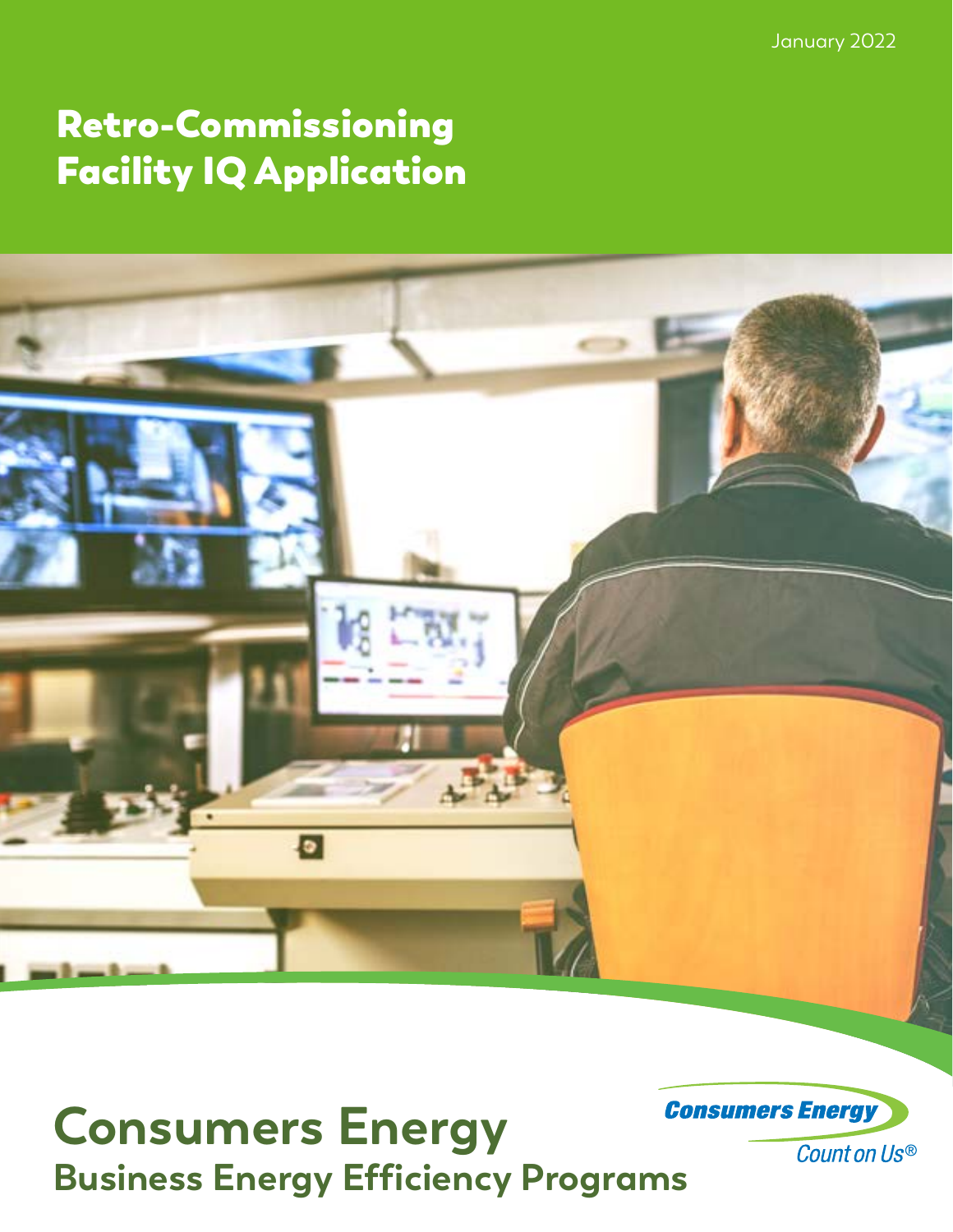## About this Application

Retro-Commissioning (RCx) saves energy and money. Apply for the Retro-Commissioning Facility IQ Service from Consumers Energy and let experts assess your facility's energy use and show you small changes that can have a big impact on your bottom line.

## What is Retro-Commissioning?

Retro-Commissioning saves energy and money by reacting to weather and occupancy conditions. With the Retro-Commissioning Facility IQ, we optimize the operations of your building to run in the most efficient manner for the conditions. Further, benchmarking your building in ENERGY STAR® to compare it versus national ratings may highlight the potential Retro-Commissioning Facility IQ items to improve performance.

## How much could I save?

The Retro-Commissioning Facility IQ Service is a targeted operations and maintenance (O&M) based efficiency service. Operations and maintenance based investigations have routinely delivered paybacks for customers in two (2) years or less and savings of up to 15% or more. The majority of the recommendations made after the assessment are modifications to existing control systems and do not require significant capital investment.

## Does my facility qualify?

If you answer "yes" to all of these questions your facility is eligible:

- Do you purchase your electric and/or natural gas service from Consumers Energy?
- Does your facility have at least 150,000  $ft<sup>2</sup>$  of conditioned (heated and cooled) space and/or does your facility meet one or both of the following use criteria: 2,000 MWh/year, or exceeds the average Energy Use Index (EUI) for the property type?
- Is a majority of the building controlled by a building automation system (BAS) with direct digital control (DDC)?
- Is your facility free of major maintenance issues?
- Do you intend to operate the current building systems for the next five (5) years without major upgrades?
- Are you willing to commit resources to conduct, study and implement findings?

## **Directions**

Please save a copy of this form to your computer by selecting "File>Save As..." before entering text and numbers. Then fill in your information electronically and select "Save". Note that this form requires Adobe Reader® version 11.0 to function properly. Download the most recent version of Adobe Reader® at Get.Adobe.com/reader.



**A** Complete the pre-notification application with a qualified provider. Pre-notification is a requirement for the Retro-Commissioning Facility IQ Service.

Complete the final application within 60 days of the completion of your project.

# Application Checklist

## $\Box$  Eligibility

Eligible customers must be served by Consumers Energy electric and/or natural gas services. Eligible facilities must meet size and use criteria (see previous column) and a majority controlled by a BAS and DDC. Customer must be willing and able to implement recommendations.

## $\Box$  Submit Application

Email, mail or fax a completed copy of the application including all required documentation. Please sign pages 8 and 12 of this application. Customer applications will be followed up with a telephone interview to verify eligibility for the service and confirm the approved Provider.

## **□ Facility Assessment**

Customers will coordinate with the Provider site assessment team to provide access to building systems and answer questions on facility equipment and operation during the site assessment. Service staff and the Provider will schedule a report delivery meeting to review actions planned or completed.

## $\square$  Planning

A time-based implementation plan must be submitted by the Customer/Provider to Consumers Energy Business Energy Efficiency Programs after the assessment report is completed. This should include steps to complete the recommended low cost/no cost facility based action(s) and meet the Minimum Customer Implementation Commitment.

## $\Box$  Implementation

Install your selected low cost/no cost efficiency improvement commitments. Collect project documentation for submittal with final application and page 14 signed. Additional incentives may be available for work completed beyond the implementation requirements. Service staff and the Provider will help you determine what may also be available.

# $\Box$  Project Completion

Submit the final application to service staff via mail, email or fax. Service staff will schedule a final verification meeting to verify implementation and compliance with the service.

# $\Box$  Submit Application by <u>one</u> of these methods:

**Mail:** Consumers Energy Business Energy Efficiency Program P.O. Box 1040 Okemos, MI, 48805 **Fax:** 877-607-0738

**Email:** Retro-Commissioning@cmsenergy.com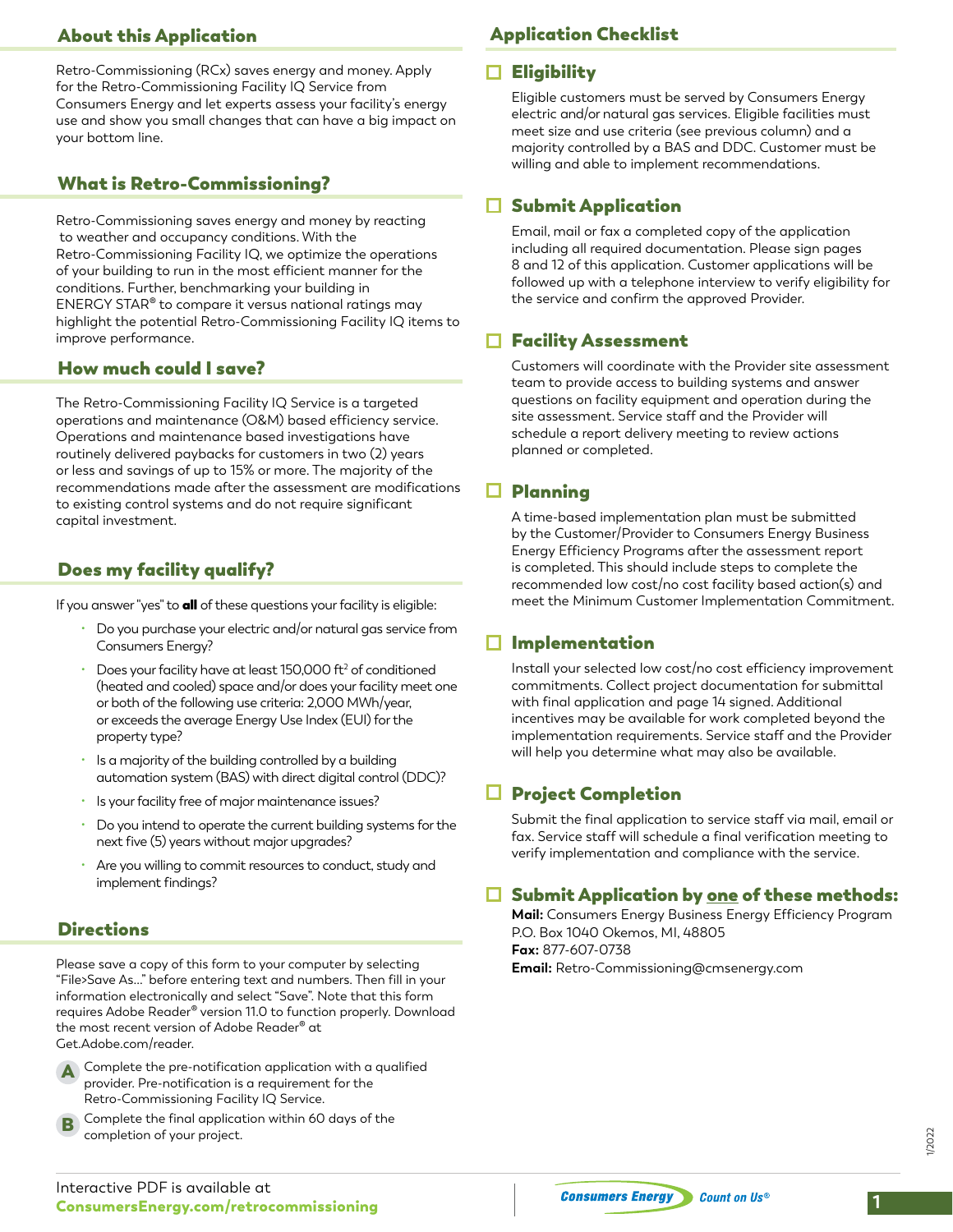## Available Incentives

- The Retro-Commissioning Facility IQ is a "service-incentive". This means the Retro-Commissioning based service is an incentive to the customer and is fully funded by Consumers Energy Business Energy Efficiency Program for sites approved to participate. The Retro-Commissioning Facility IQ Service is available to qualified commercial and/or industrial (C&I) business customers of Consumers Energy with at least one meter that is on an eligible rate for participation. This Service is not available to Consumers Energy business customers and/or sites that are participating in a self-directed option for the current Service year. The goal of this service is to help customers identify and implement opportunities that have a simple payback of 18 months or less to improve the efficiency of major energy-using systems and reduce energy costs without adversely affecting facility or system operations. Qualified measures must be installed at facilities served by Consumers Energy and projects must result in a measurable improvement in energy efficiency. The maximum service incentive payment from the Retro-Commissioning Facility IQ Service is \$120,000 across all facilities per customer. The maximum payment for each study is \$40,000.
- The customer understands that the Retro-Commissioning Service has limited funding and that customers will be served until allocated funds are depleted. If funds are available, the incentive for this project will be reserved once this completed agreement has been received by the Retro-Commissioning Team. This service may be modified or terminated without notice.
- In order to qualify for the Retro-Commissioning Facility IQ service incentive, customers are required to meet a minimum implementation requirement for low cost efficiency measures. The following criteria is used to determine the customer's implementation requirement:
	- Required Measures Criteria: Payback ≤ 1.5 years.
	- Implementation Requirement: Includes required low/no cost measures. Total project may include recommended capital measures eligible for incentives.
- Base Implementation Requirement: Half the assessment study cost.
- Maximum Implementation per site: \$20,000.

## Program Year Incentive Limits

The amount of incentives a customer can receive is limited. A facility is defined as a single customer who is responsible for paying the Consumers Energy electricity and/or natural gas bill. A customer is defined as the organization under which the company (or companies) are owned or operated, regardless of who is responsible for paying the bill. The facility must have a commercial rate code. The program has a limited annual budget. Applications will be processed until allocated funds are reserved or spent each program year.

| <b>Prescriptive Incentives</b>                                | 100% of the total project cost.                   |  |
|---------------------------------------------------------------|---------------------------------------------------|--|
| <b>Custom Incentives</b>                                      | 100% of the total project cost (for Facility IQ). |  |
| <b>Retro-Commissioning Customer</b><br><b>Incentive Limit</b> | \$120,000 across all facilities per customer.     |  |
| Natural Gas Customer Incentive Limit                          | \$1,000,000 across all facilities per customer.   |  |
| Electric Customer Incentive Limit                             | \$2,000,000 across all facilities per customer.   |  |

Retro-Commissioning study incentive limit is \$40,000 per study.

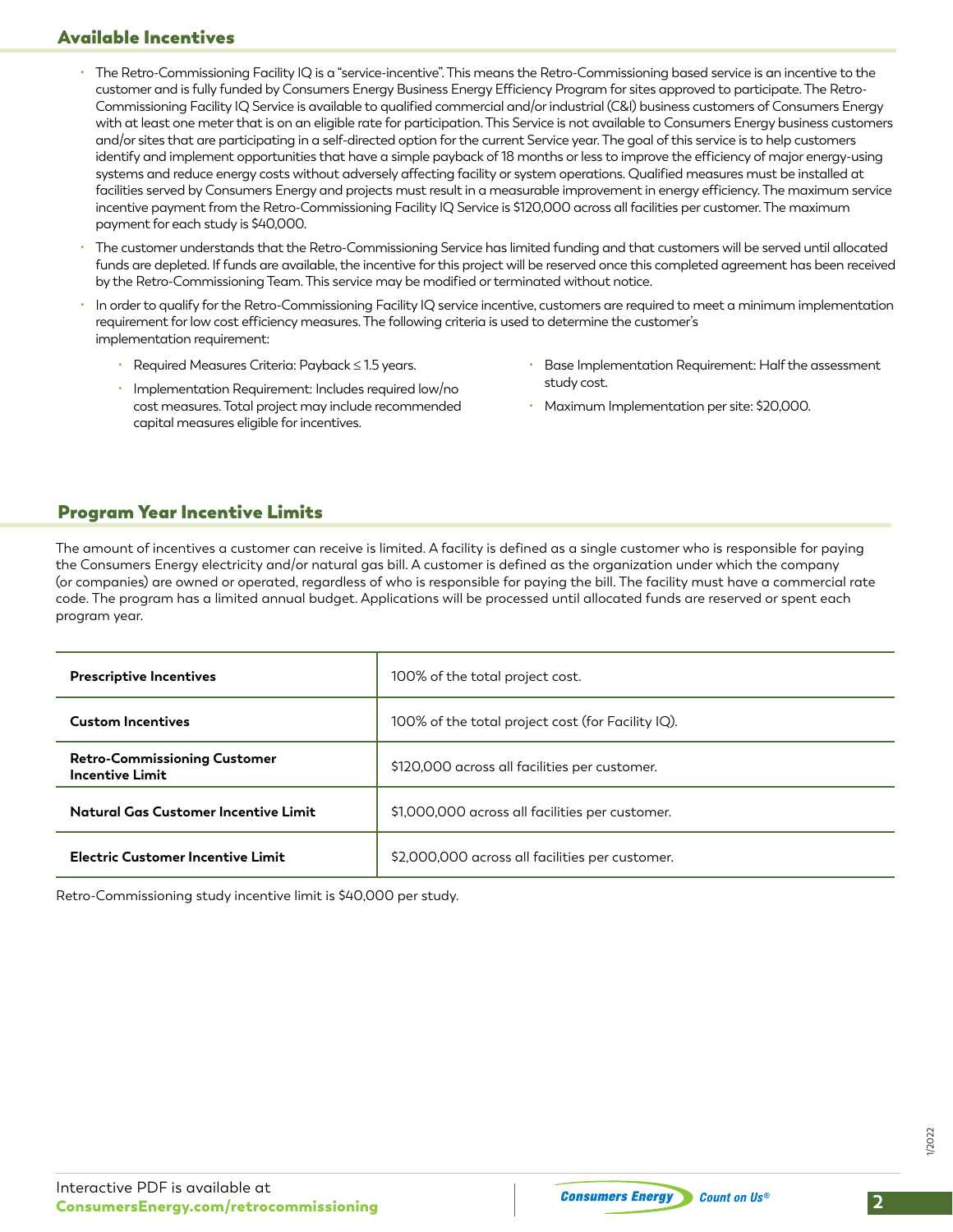# Applicant Information

| Important: Please read the terms and conditions before signing and submitting this application. You must complete all information<br>and provide required documentation to avoid processing delays. |                                                                                                       |                                                                                |                                                        | Your Consumers Energy Advisor (if known)__________                                  |                                                            |
|-----------------------------------------------------------------------------------------------------------------------------------------------------------------------------------------------------|-------------------------------------------------------------------------------------------------------|--------------------------------------------------------------------------------|--------------------------------------------------------|-------------------------------------------------------------------------------------|------------------------------------------------------------|
| Who should we call with questions about the application? $\Box$ Customer                                                                                                                            |                                                                                                       |                                                                                |                                                        | Provider Contact                                                                    |                                                            |
| <b>Primary Business Type</b><br>Agriculture<br>Auto Repair<br>Biotech<br>Convenience Store<br>Grocery<br>Data                                                                                       | Heavy Industrial<br>Light Industrial<br>High School<br>School (K-8)<br>University/College<br>Hospital | Hotel<br>Motel<br>Large Office<br>Small Office<br>Religious<br>Public Assembly | Small Retail<br>Warehouse<br>Other_                    | <b>Big Box Retail</b><br><b>Full Service Restaurant</b><br>Quick Service Restaurant | Facility Size (Area)<br>ft <sup>2</sup><br>Age of Facility |
| <b>Natural Gas Provider</b>                                                                                                                                                                         |                                                                                                       |                                                                                | <b>Electricity Provider</b>                            |                                                                                     |                                                            |
| <b>Consumers Energy</b><br><b>DTE Energy</b><br>Other_                                                                                                                                              |                                                                                                       |                                                                                | <b>Consumers Energy</b><br><b>DTE</b> Energy<br>Other_ |                                                                                     |                                                            |
| <b>Project Information</b>                                                                                                                                                                          |                                                                                                       |                                                                                |                                                        |                                                                                     |                                                            |
| Name of Applicant's Business<br>(as it appears on taxpayer ID#)                                                                                                                                     |                                                                                                       |                                                                                |                                                        |                                                                                     |                                                            |
| DBA (if applicable)                                                                                                                                                                                 |                                                                                                       |                                                                                |                                                        |                                                                                     |                                                            |
| Project Name (if applicable)                                                                                                                                                                        |                                                                                                       |                                                                                |                                                        |                                                                                     |                                                            |
| Company Name (as it appears on Consumers Energy bill)                                                                                                                                               |                                                                                                       |                                                                                |                                                        |                                                                                     |                                                            |
| Name of Contact Person                                                                                                                                                                              |                                                                                                       | Title                                                                          |                                                        |                                                                                     |                                                            |
| Contact Phone                                                                                                                                                                                       |                                                                                                       |                                                                                | <b>Contact Email</b>                                   |                                                                                     |                                                            |
| <b>Facility Address</b>                                                                                                                                                                             |                                                                                                       |                                                                                |                                                        |                                                                                     |                                                            |
| City                                                                                                                                                                                                |                                                                                                       |                                                                                | State                                                  | <b>ZIP</b>                                                                          |                                                            |
| <b>Mailing Address</b>                                                                                                                                                                              |                                                                                                       |                                                                                |                                                        |                                                                                     |                                                            |
| City                                                                                                                                                                                                |                                                                                                       |                                                                                | State                                                  | <b>ZIP</b>                                                                          |                                                            |
| <b>Consumers Energy Natural Gas Account Number (at Project Location)</b>                                                                                                                            |                                                                                                       |                                                                                |                                                        |                                                                                     |                                                            |
| <b>Consumers Energy Electric Account Number (at Project Location)</b>                                                                                                                               |                                                                                                       |                                                                                |                                                        |                                                                                     |                                                            |
| <b>Customer Tax Information (Required for all applications)</b>                                                                                                                                     |                                                                                                       |                                                                                |                                                        |                                                                                     |                                                            |
| <b>Tax Status</b> :<br>Individual/Sole proprietor<br>single-member LLC                                                                                                                              |                                                                                                       | $\Box$ C Corporation<br>S Corporation                                          | Partnership<br>Trust/estate                            | LLC Enter Tax Classification_<br>$\overline{\phantom{a}1}$ Other                    |                                                            |
| Tax ID Number: Please provide your EIN/Federal Tax ID below.<br>EIN/Federal Tax ID                                                                                                                  |                                                                                                       |                                                                                | <b>Exemptions:</b>                                     | Payee Code____________ FATCA Code ____                                              |                                                            |
| <b>Provider Information</b>                                                                                                                                                                         |                                                                                                       |                                                                                |                                                        |                                                                                     |                                                            |
| Name of Consulting Company                                                                                                                                                                          |                                                                                                       |                                                                                |                                                        |                                                                                     |                                                            |
| <b>Contact Person</b>                                                                                                                                                                               |                                                                                                       | Title                                                                          |                                                        |                                                                                     |                                                            |
| Phone                                                                                                                                                                                               |                                                                                                       | Email                                                                          |                                                        |                                                                                     |                                                            |
| <b>Mailing Address</b>                                                                                                                                                                              |                                                                                                       |                                                                                |                                                        |                                                                                     |                                                            |
| City                                                                                                                                                                                                |                                                                                                       | State                                                                          |                                                        | <b>ZIP</b>                                                                          |                                                            |
| *W-9 must be provided for payee with application.                                                                                                                                                   |                                                                                                       |                                                                                |                                                        |                                                                                     |                                                            |
| For internal use only<br><b>Date</b><br>Assigned                                                                                                                                                    |                                                                                                       | CE-                                                                            |                                                        |                                                                                     |                                                            |
| Interactive PDF is available at                                                                                                                                                                     |                                                                                                       |                                                                                |                                                        | <b>Concumore Enormu</b>                                                             |                                                            |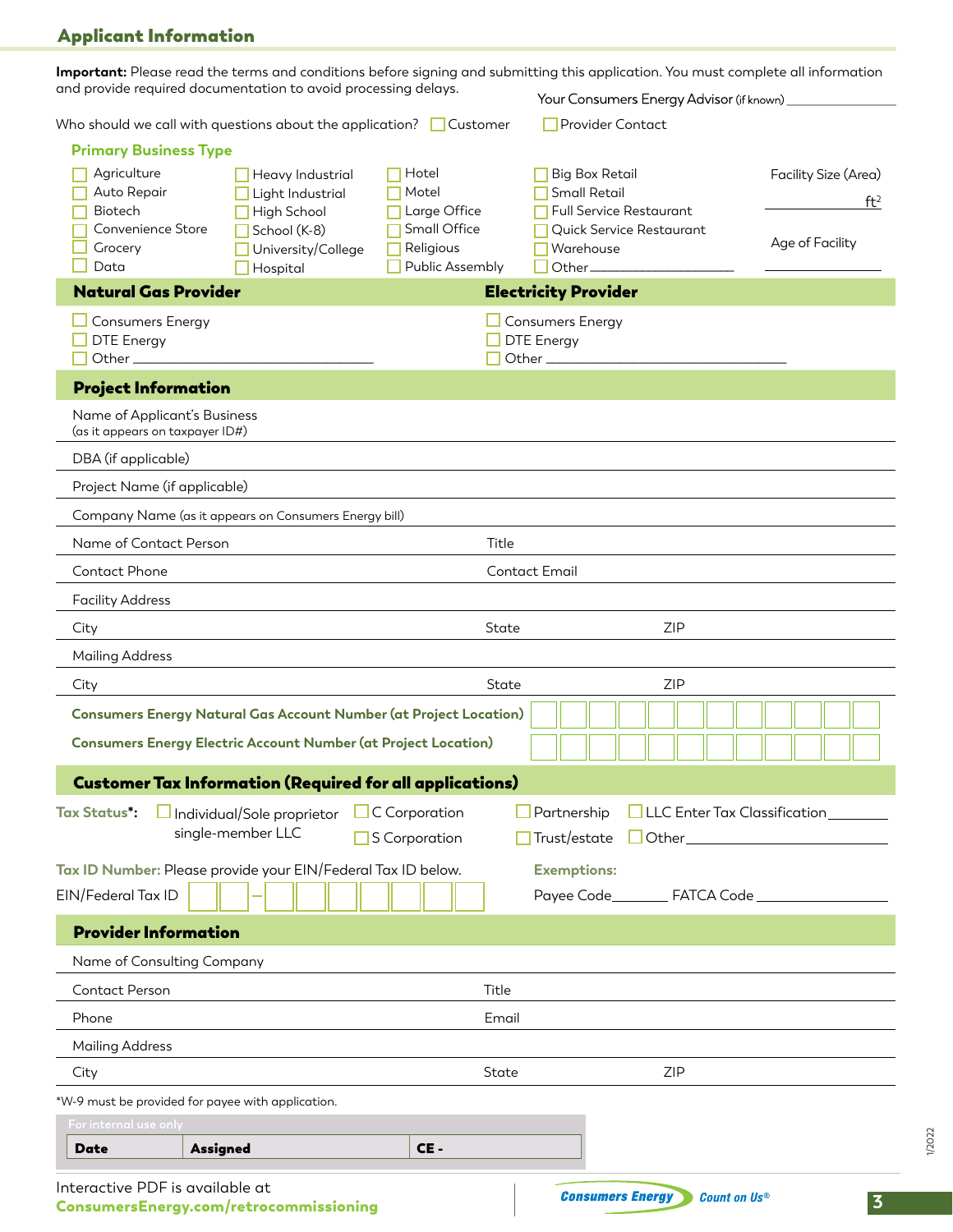## Service Agreement: Terms and Conditions

Consumers Energy Business Energy Efficiency Program (Utility) or Retro-Commissioning Team makes available a Retro-Commissioning Facility IQ that offers service incentives to eligible Utility customers who agree to implement recommended electric and/or natural gas facility improvement measures (FIMs) at the Customer Facility listed above (Facility). This Retro-Commissioning Facility IQ Application and this Agreement (Agreement) by and between Consumers Energy Business Energy Efficiency Program (Utility) and customer (Customer), whose signature is below, sets out the terms governing Customer's participation in the Service. The Agreement must be signed by Customer and returned to Consumers Energy within 30 days of signing to be considered for the Service.

#### **The parties agree as follows:**

#### **Definitions**

The following terms used in this Agreement are defined as follows:

- 1. "Customer Selection Form" or "CSF" is the document maintained by the Retro-Commissioning Study Provider which summarizes the selected FIMs and their potential savings, FIM savings and the required FIM Bundle to be implemented. The actual amounts may vary if the scope of work changes. The CSF shall be signed by the Customer and Provider and then returned to Utility within 30 days from the date of the CSF being delivered to the customer. The Customer will have an opportunity to approve any changes to the CSF after informing the Utility and the Provider via a "Change Order".
- 2. "Measurement and Verification (M&V)" means the process of monitoring, measuring and/or verifying data related to equipment operation and electrical and/or natural gas energy use. M&V may be performed with either temporarily or permanently installed data logging equipment. M&V results are subject to Utility approval.
- 3. "Minimum Customer Implementation Commitment" is the minimum amount the Customer agrees to spend on the implementation of facility improvement measures ("FIMs") mutually agreed upon with the provider at the Customer's Facility as consideration for participation in the Service and the Retro-Commissioning Facility IQ study service incentive. The Minimum Customer Implementation Commitment is half the study cost. The Customer is required to implement FIMs with a combined simple payback of 1.5 years or less based upon electrical and/or natural gas savings.
- 4. "Required FIMs" are the individual FIMs that have been identified in the Retro-Commissioning Facility IQ study and are required for implementation at the Customer's Facility.
- 5. "FIM Bundle" is the selection of Recommended FIMs chosen by Customer and Provider for implementation and documented in the CSF.
- 6. "Recommended FIM Costs" are estimated market costs (net of any discounts, rebates, incentives, or other consideration that reduces costs) for Customer to purchase and implement FIMs at Customer's Facility. The FIM Costs will be stipulated in the Customer Selection Form.
- 7. "Required Implementation Date" is the date by which the Customer must complete the Minimum Customer Implementation Commitment and is defined as 90 days (with approved exceptions) from the delivery date of the Customer Selection Form to the Utility.
- 8. "Retro-Commissioning Study" or "Study" is a systematic

evaluation of a Customer's Facility completed by a Service-approved Study Provider to assist customers in identifying opportunities to improve the efficiency of major energy-using systems and reduce energy costs without adversely affecting facility or system operations. The Study includes investigating, identifying and recommending FIMs at the Customer's Facility. Customer understands that in order to receive the Incentive service, the Study must be completed by a Service-approved Study Provider.

- 9. "Retro-Commissioning Study Provider" (Provider or RCSP) is a Service-approved company contracted by the Utility to perform the Study. Providers and any of their employees are independent contractors and are not employees of Utility or Service Administrator.
- 10. "Study Cost" is the time and material costs for the Provider to complete the Study at the Facility. Study Cost will not exceed \$40,000.

#### **Service administrator**

The Utility will administer the Service. Responsibilities include, but not limited to, such activities as:

- Service administration.
- Marketing and project service development.
- Review, processing and approval of customer applications.
- Contracting Qualified Retro-Commissioning Providers to complete the Retro-Commissioning studies.
- Approval of all Study proposals.
- Conducting of pre- and post-installation inspections including measurement and verification activities.
- Issuing incentive payments to Retro-Commissioning Providers.

#### **Customer eligibility**

The Customer represents and warrants that it is an existing delivery services customer of the Utility at the Facility. The parties agree that Customer may take natural gas from a company other than Utility as long as Customer is obtaining delivery of electric service from Utility. Customer meets (or is excepted from) use, size and controls system requirements for the Service.

#### **Retro-Commissioning Provider**

The Retro-Commissioning Provider is solely responsible for the Study performed under this Agreement. The Provider's responsibilities include:

- Active Trade Ally in our Consumer's Energy Business Energy Efficiency C&I Programs.
- Active, accurate and timely participation in the service.
- Attending required training.
- Generate proposals for eligible Customer Studies.
- Submit Study proposals for approval by the Retro-Commissioning Service.
- Submit approved Study proposals signed by participating Customer.
- Implementation recommendations. All measures and equipment recommended must meet the standard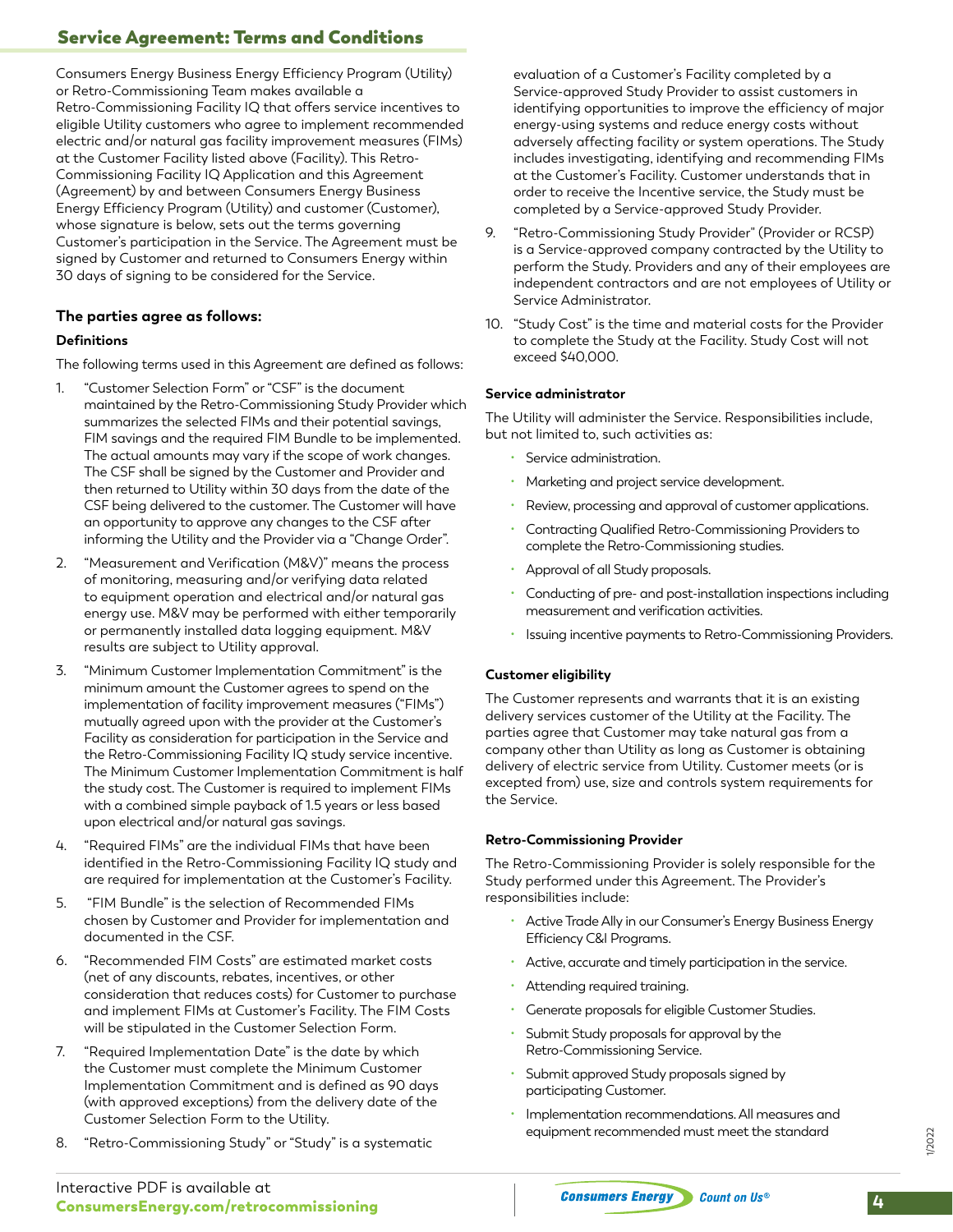requirements and specifications in the Consumers Energy Business Energy Efficiency Programs 2020 Incentive Catalog and Policies and Procedures manual.

- Resolving customer questions, complaints or failed inspection items within 14 calendar days.
- Assist in submitting required forms and documentation at project implementation completion (including but not limited to invoices, reports, calculations, implementation plans and specification sheets, upon request).

#### **Service incentive**

Customers who complete the Minimum Customer Implementation Commitment according to Service requirements qualify to receive the Study at no cost (Service Incentive). The Customer understands that in order to receive the Incentive, the Study must be completed by an approved Retro-Commissioning Provider. If the Provider is not able to identify a sufficient number of FIMs to satisfy the Minimum Customer Implementation Commitment, the Utility may reduce or waive the Minimum Customer Implementation Commitment. The Retro-Commissioning Service reserves the right to modify these rules as it sees necessary. Service rules in place at the time that the Customer and the Retro-Commissioning Study Provider signs Participation Agreement and/or Change Order, whichever is more current, will apply to that specific project.

Payment of incentives is strictly subject to completion and verification of work in accordance with the Retro-Commissioning Service rules. The Retro-Commissioning Service shall conduct a post inspection of all completed projects. If the Retro-Commissioning Team finds material discrepancy(ies) between the performed work and this Agreement, CSF, or the Change Order, whichever is most current, it will allow the Customer and the Retro-Commissioning Provider 14 calendar days from the time of Notification to remove the discrepancy(ies) in a manner acceptable to the

Retro-Commissioning Service. The Retro-Commissioning Service reserves the right to disapprove and reduce the incentive if the Service rules are not followed or if work completed by the Customer or Provider is materially different than what was contained on the CSF or Change Order, whichever is most current.

#### **Project inspections**

To confirm eligibility and support identification, implementation of FIMs and M&V, Customer shall provide the Utility and Providers:

- All requested Customer information including, but not limited to, account information, energy use data, relevant building systems documentation, contact information for Customer's existing service contractors whose knowledge or activities could support implementation and other relevant information for the completion of services under this Agreement.
- Assistance with the reporting and collection of information pertaining to the operation of the Facility and time for Facility personnel to interface with the Utility and Provider to assist with data collection from building systems. The Customer understands that monitoring devices or equipment may be installed temporarily at its facility as part of the Study and/or as part of Service evaluation after implementation.
- Access to the Facility throughout all phases of the project and for up to five (5) years from the date of equipment installation.

#### **Minimum customer implementation commitment**

The Customer shall complete the Minimum Customer Implementation Commitment no later than the Required Implementation Date.

The Customer has sole discretion with guidance from the Provider as to which FIMs are selected to meet the Minimum Customer Implementation. Costs related to the Customer personnel assistance under the Service does not count toward the Minimum Customer Implementation Commitment. Upon completion of the CSF Bundle, the Customer shall provide the Utility with written (email is sufficient) notification stating that the CSF Bundle is implemented and operational. The Customer acknowledges that the Customer is responsible for separately arranging and paying for the implementation of CSF Bundle. To the extent that the Utility determines (in its sole and reasonable discretion) that the Customer failed to fulfill the Minimum Customer Implementation Commitment, the Customer shall pay the Utility the expended Study Cost identified in the Application section of this Agreement within 60 days of written notice from the Utility. The Customer may be required to refund some or all of the Incentive if the measures do not remain (or were not) installed for a period of five (5) years or the end of the product life, whichever is less.

#### **Agreement term**

The term of this Agreement shall not exceed 12 months without written exception agreement of all Parties. It is anticipated that the project shall last approximately 12 months. However, the Customer shall have the right to terminate this Agreement at any time up until the time of proposal acceptance.

#### **Customer information**

The Customer authorizes Utility to provide applicable Customer data necessary for providing the Service's services and support, including Utility account information and energy use data and other personally-identifiable information ("PII"), to the Service Administrator and Provider. Utility and Provider shall only utilize such Customer data for providing services related to this Agreement to the Customer and Utility or Service Provider shall not disclose Customer data to any outside organization without the Customer's consent. However, the Customer understands that the Utility or RCSP may disclose such information to its attorneys or be required to disclose Customer data in connection with law enforcement, fraud prevention, regulation and other legal action; in those cases, Utility and RCSP will comply with all legal requirements of the jurisdiction of the individual whose Customer data would be disclosed before making such disclosure. **Accordingly, the Customer hereby releases, holds harmless and discharges utility, its agents, officers, directors, shareholders, employees, contractors, affiliates, successors in interest and assigns from and against any and all claims of whatever nature arising in connection with or associated with the sharing of customer bill or any other utility data.**

Utility reserves the right to associate with customer's business and include Customer's participation in the Service for promotion and advertising purposes however, specific project details will not be released without prior consent.

The Customer may opt out of such publication or any recognition in writing provided to Utility.

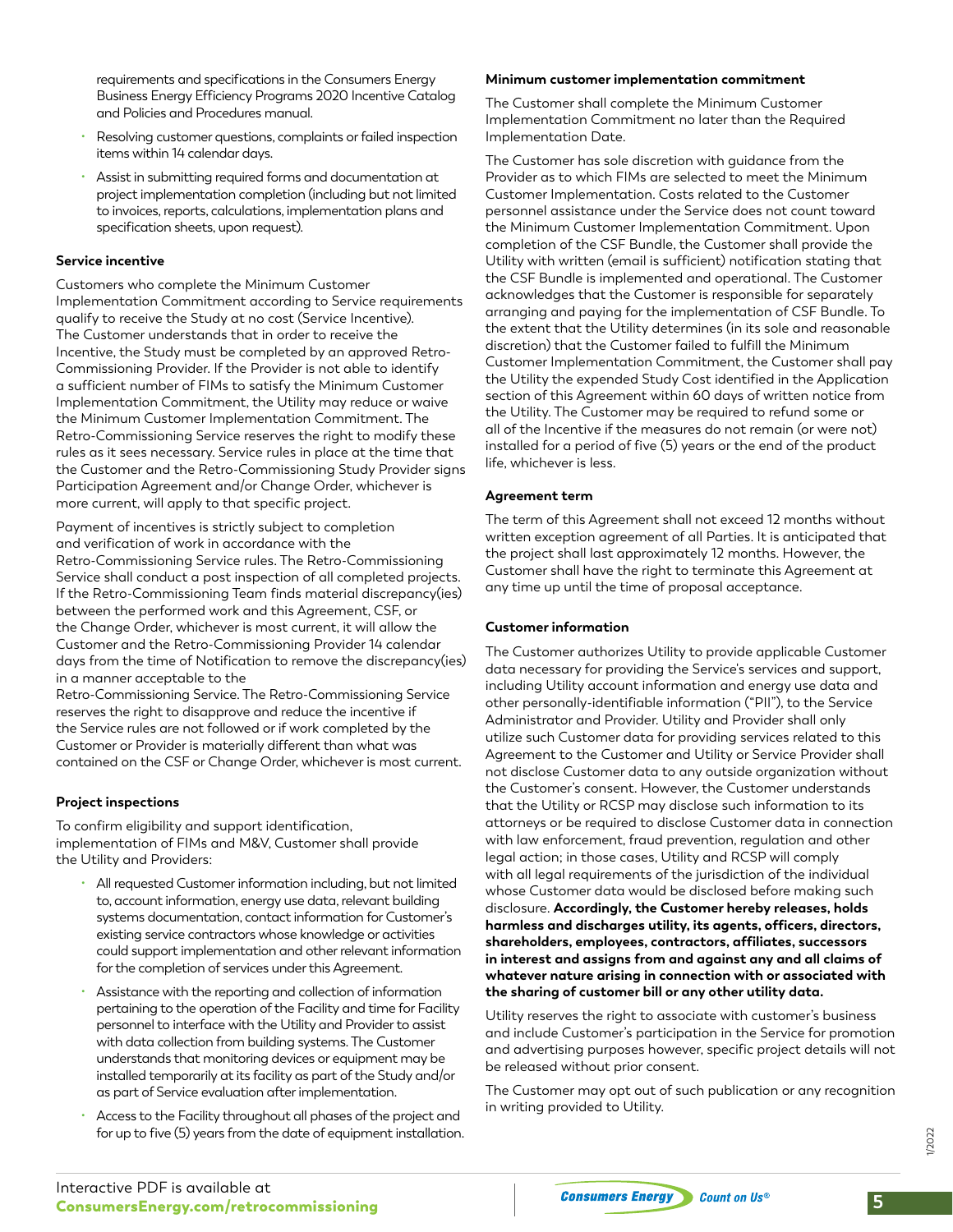#### **Energy benefits**

The Customer acknowledges that Federal Energy Regulatory Commission (FERC) Order issued on June 1, 2012, at Docket No. ER11-4081- 000 ("FERC Order") approves of the inclusion of energy efficiency resources as planning resources in a utility's resource adequacy plan (all italicized terms as defined in the FERC Order). Accordingly, Customer and Utility agree that all such rights afforded with respect to energy efficiency resources, including but not limited to the right to identify them as a planning resource so as to include them in a resource adequacy plan, shall inure exclusively and fully to Utility. The Customer agrees that it will not claim ownership in such energy efficiency resources for purposes of identifying them as a planning resource in accord with the FERC Order or include them in a resource adequacy plan.

#### **Fraud**

The Customer represents and warrants that it is eligible and authorized to participate in the Service and that Customer's participation in the Service will not result in the violation or breach by Customer of law, Customer's contractual obligations, or other duties to or rights of any third party. Any person who knowingly files an application containing any materially false information or who purposely or misleadingly conceals information subjects such person to criminal and civil penalties. Any and all funds or incentives determined to have been acquired on the basis of inaccurate or fraudulent information must be returned to the payer. Any Customer found to be engaged in any fraudulent activity or misrepresentation of any kind will be removed from the Service. This section will not limit other remedies that may be available in response to the filing of a false or fraudulent application, including, but not limited to, referral to law enforcement authorities.

#### **Disclaimer of warranties**

The Customer shall independently evaluate any information provided by Utility or Provider to estimates of energy savings or costs and is solely responsible for any decision related to the FIMs implemented. Responsibility for delivery and workmanship related to any equipment or services Customer procures exclusively rests with the contractor or retailer selected by Customer. Utility and RCSP make no warranties or representations of any kind, expressed or implied, or assume any legal liability with respect to the performance or effectiveness of any potential energy savings, accuracy, completeness, or usefulness of any data, information, method, product or process disclosed in this document, or represents that its use will not infringe any privately owned rights, including, but not limited to, patents, trademarks, or copyrights, equipment installed, measures implemented and/or services rendered by any person or entity in connection with the Service. **Utility and RCSP disclaim all warranties, express or implied, to the maximum extent under law where statutory or otherwise, including without limitation any warranties of merchantability or fitness for a particular purpose.** Additionally, Customer shall clearly identify any information which it deems confidential and that the Retro-Commissioning Service will use its best efforts to maintain such confidentiality.

#### **Limitations of liability**

To the fullest extent allowed by law, Utility and Utility total liability, regardless of the number of claims, will be limited to the costs associated with providing the Incentive in accordance with this Agreement and Utility, Service Administrator, Provider and their respective directors, employees and subcontractors shall not be liable to the Customer or any other party for any other obligation. Notwithstanding any other provision of this Agreement to the contrary, in no event will Utility, Service Administrator and their respective directors, employees and subcontractors be liable hereunder to customer or any third party for any type of damages, whether indirect, special, incidental, consequential, exemplary, reliance or punitive (even if advised of the possibility of such damages), including, without limitation, loss of use or loss of profits, whether in contract, indemnity, warranty, strict liability or tort, including negligence of any kind.

#### **Indemnification**

The Customer shall defend, protect, indemnify and hold harmless Utility, Provider and their respective board members, officers, employees, contractors and agents (collectively, the "Indemnified Parties") against all claims, losses, expenses, damages, demands, judgments, causes of action, suits, costs (including attorney's fees and expenses) and liability of every kind and character whatsoever ("Claims") arising out of or incident to, or related in any way to, directly or indirectly, participation in the Service or to this Agreement; provided however, that Customer is not required to indemnify and hold harmless any Indemnified Party against Claims adjudicated to have been caused by an Indemnified Party's sole negligence or intentional misconduct.

The Customer and Trade Ally Provider shall defend, indemnify and hold DNV GL and Consumers Energy, its officers and directors, employees harmless from and against any and all claims, demands, causes of action, suits, including but not limited to injury, death or damage to property and other litigation and related damages, losses and expenses, violation of any laws, or failure to maintain any licenses or permits, including but not limited to attorney's fees arising out of or resulting from the services performed or failed to be performed by the Customer and Trade Ally Provider or anyone for whose acts they may be liable. The Customer and Trade Ally Provider shall reimburse DNV GL and/or Consumers Energy for all expenses, including but not limited to attorney's fees, paid or otherwise incurred to in interest, of and from any and all debts, demands, actions, causes of action, suits, accounts, covenants enforce the provisions of this paragraph if either Customer's or Trade Ally Provider's insurer refuses to so defend, indemnify or hold DNV GL and/or Consumers Energy harmless as provided above. The Customer and Trade Ally Provider hereby unconditionally and irrevocably releases and forever discharges, to the fullest extent permitted by applicable law, DNV GL and Consumers Energy, its officers, directors, employees, agents, representatives, assigns, affiliates, parents, subsidiaries and successors, contracts, agreements, damages and any and all claims, demands and liabilities arising in relation to this Agreement or the work of Trade Ally Provider hereunder. In no event shall DNV GL or Consumers Energy be liable to the Customer or Trade Ally Provider for any consequential, indirect, exemplary, special, incidental or punitive damages including, without limitation, lost profits, even if such damages are foreseeable or the damaged party has been advised of the possibility of such damages and regardless of whether any such damages are deemed to result from the failure or inadequacy of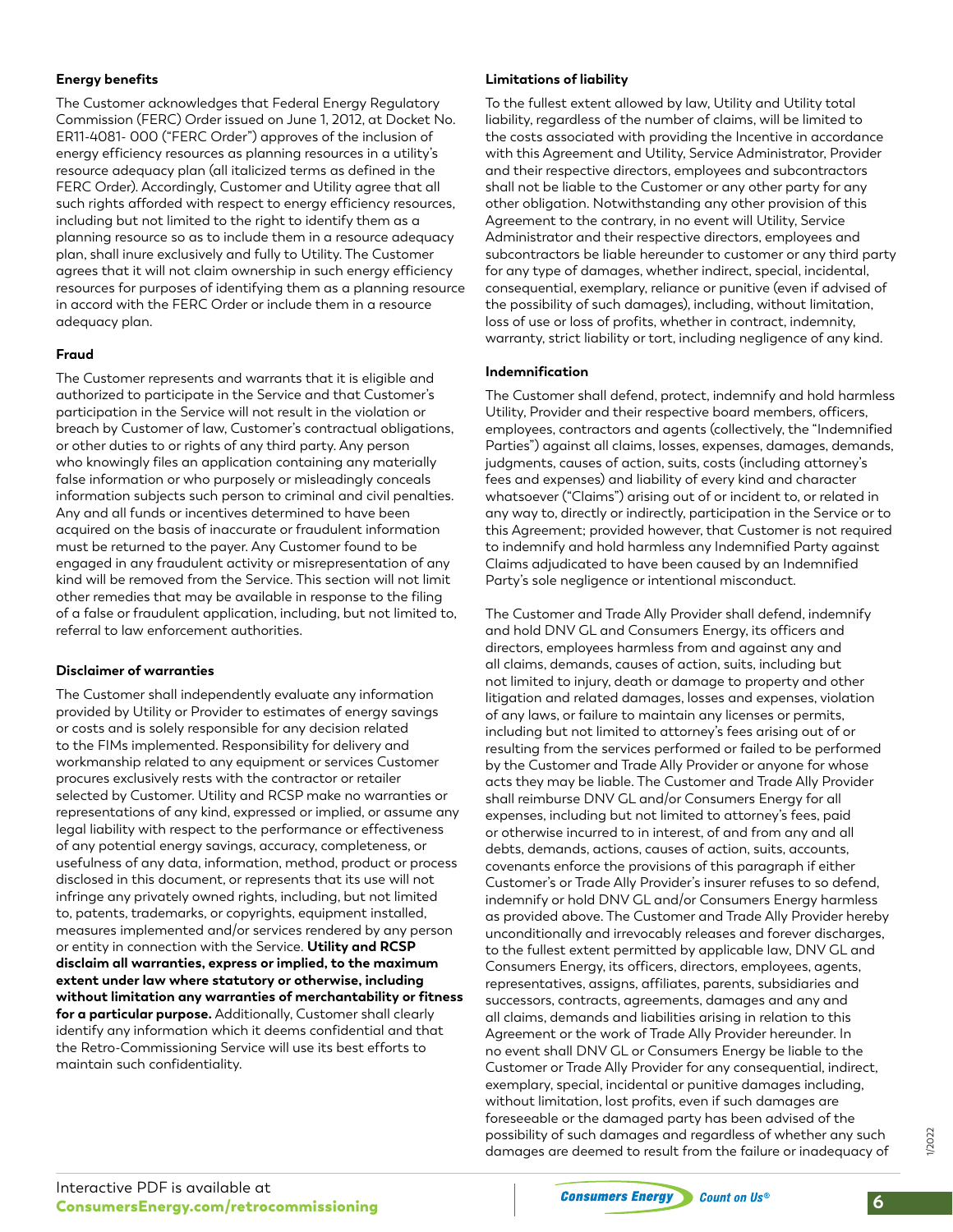any exclusive or other remedy and, in no event shall DNV GL's or its Consumers Energy's liability to the Customer or Trade Ally Provider exceed the total amount of payments made under this Agreement.

#### **Pre-Existing conditions**

The Customer will not hold the Retro-Commissioning Service, its representatives or Providers, responsible for any pre-existing problems at the facility, including, but not limited to, toxic or hazardous materials found at the facility, roof leaks or other structural problems.

#### **Toxic materials**

Toxic materials removed, including but not limited to lamps and PCB ballasts, must be permanently taken out of service and disposed of in accordance with federal and state laws or regulation and local codes and ordinances. The Customer is responsible for being aware of any applicable codes or ordinances. Information about hazardous waste disposal can be found at Epa.gov/wastes.

The Retro-Commissioning Team and Provider shall comply with all applicable federal, state and municipal laws, ordinances, codes, acts, statutes, rules, orders and regulations, which apply to its actions at the facility or to the project. Retro-Commissioning Provider shall ensure that all work is performed in compliance with reasonable safety and work practices and applicable federal, state and local laws, rules and regulations, including but not limited to, "Occupational Safety and Health Standards" promulgated by the U.S. Secretary of Labor and the Michigan Occupational Safety and Health Administration.

#### **Tax liability**

Customer acknowledges that receipt of any incentive pursuant to this Agreement may result in taxable income to the Customer, even if Customer does not directly receive a payment and that Customer is solely responsible for payment and reporting taxable income, if any, with respect to Customer's taxes. The Customer should consult his or her own tax advisor with respect to the tax treatment of Incentive provided pursuant to this Agreement. Nothing in this Agreement is intended to constitute tax advice and cannot be used for the purpose of avoiding penalties under the Internal Revenue Code.

#### **Governing law**

This Agreement shall be exclusively governed by and interpreted in accordance with the laws of the state where the Facility is located, excluding choice of law rules. Any litigation between the parties shall be prosecuted only in the state or federal courts of the state where the Facility is located.

#### **Entire agreement/modification**

This Agreement constitutes the entire understanding between the parties with respect to the subject matter hereof and supersedes all prior representations or understandings, whether written or oral. No amendment or waiver of any of the provisions of this Agreement will be effective unless it is in writing and signed by all parties.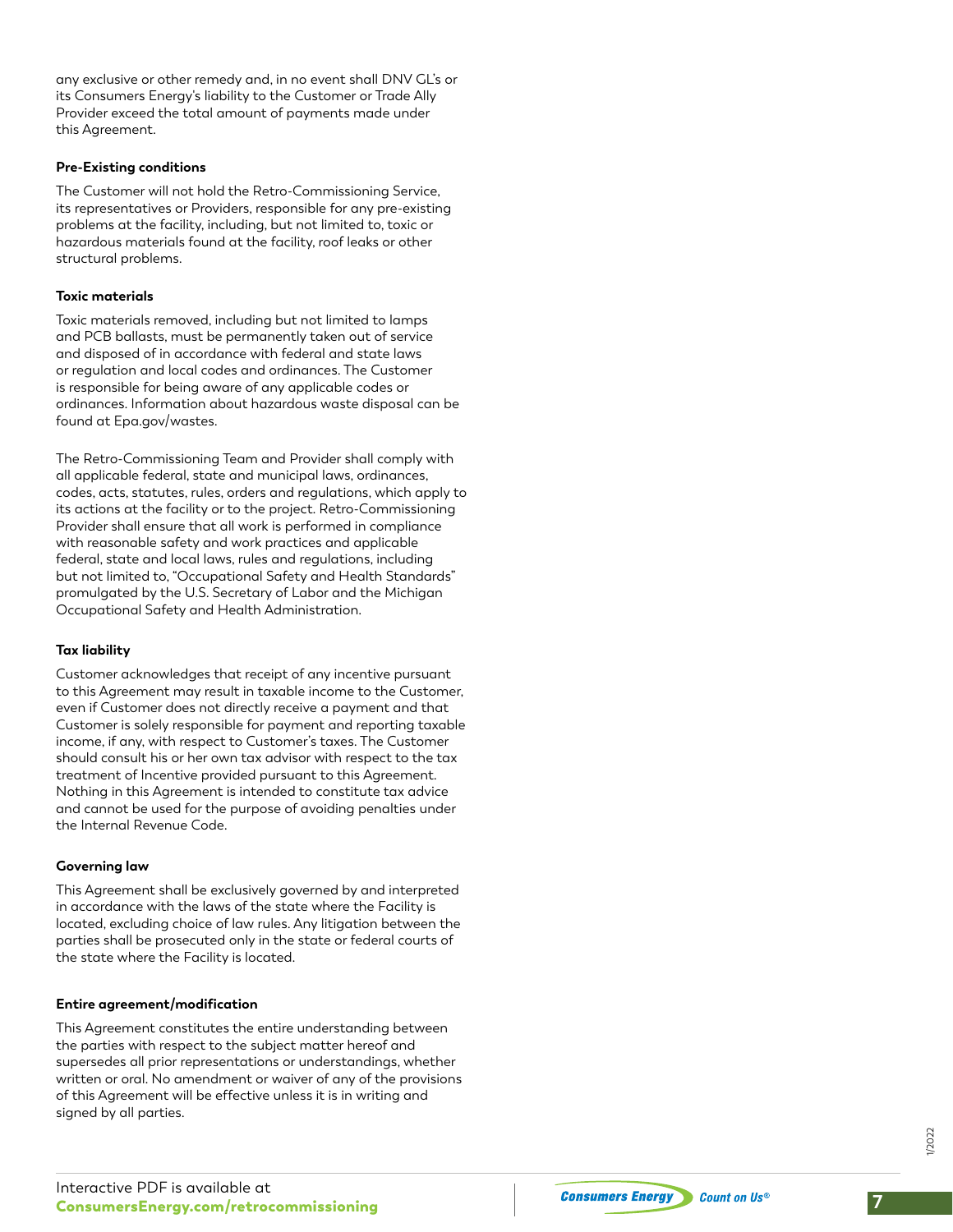## Customer Acceptance

By signing below, I certify that:

- 1. The information provided in this Retro-Commissioning Facility IQ Service Application and Agreement is accurate and complete and I will notify Utility immediately of any changes to such information;
- 2. I have read, understand and agree to be bound by and comply with the terms set forth in this Agreement;
- 3. As the Customer Representative, I have the authority to bind the Customer to the terms set forth in this Agreement. If a tenant, Customer is responsible for obtaining the property owner's permission to install the measure(s) for which the Customer is applying for a service incentive. By signing this Agreement, Customer represents that Customer has obtained such permission;
- 4. I consent to having my account information shared between Consumers Energy and DTE Energy if I have a DTE account.

### Customer

| Customer Name      | <b>Customer Representative</b> |
|--------------------|--------------------------------|
| Customer Signature | Date                           |
| Print Name         | Title                          |

#### Provider

| Provider Name      | Provider Representative |
|--------------------|-------------------------|
| Provider Signature | Date                    |
| Print Name         | Title                   |

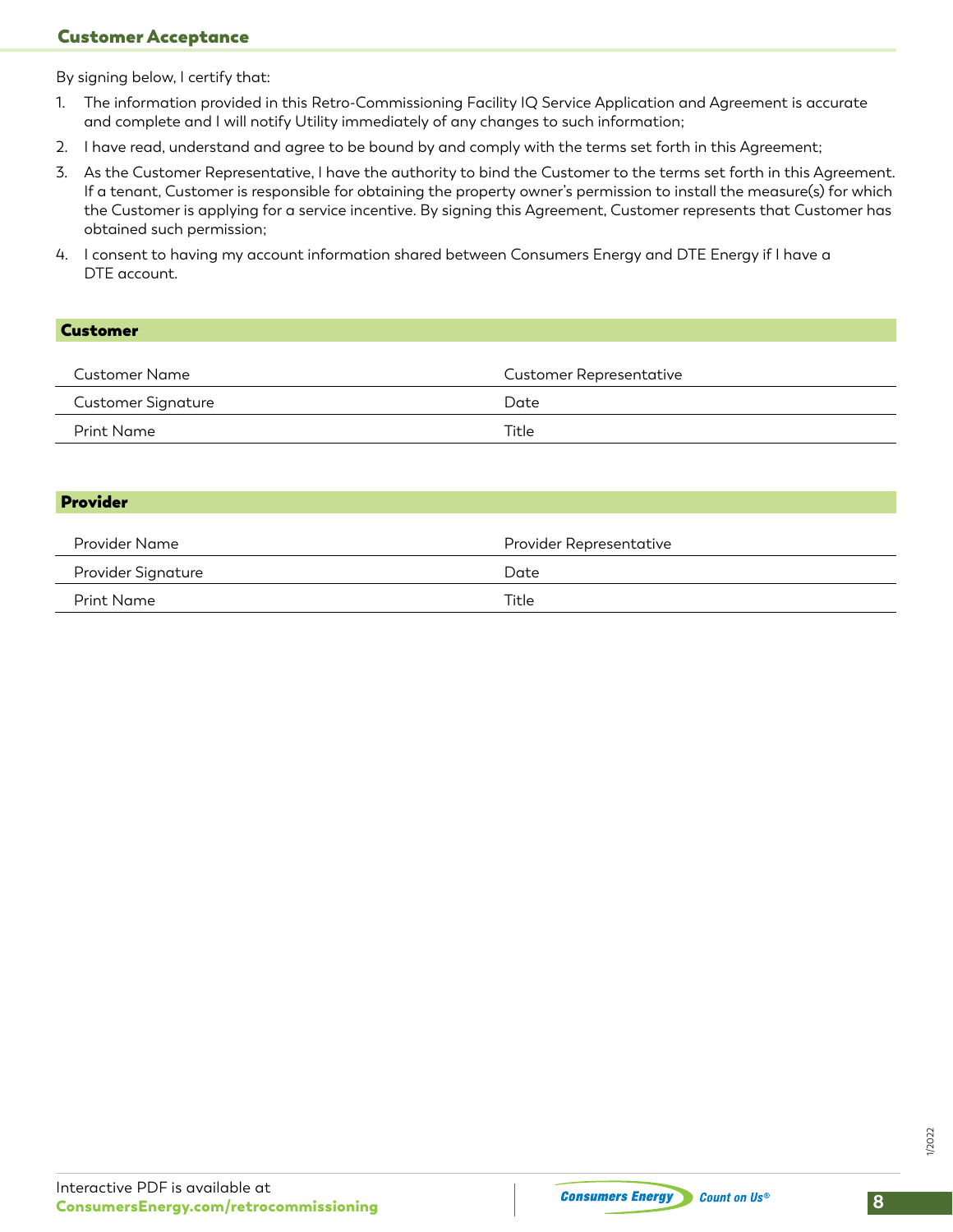| <b>Facility Information</b>                          |                                        |
|------------------------------------------------------|----------------------------------------|
| .ft², total area                                     | Number of full                         |
| .ft <sup>2</sup> , conditioned area                  | time employees on<br>maintenance staff |
| Years of construction                                | Manufacturer of building               |
| Number of floors                                     | automation system (BAS)                |
| % occupied                                           | Age of BAS                             |
| Number of people in the<br>building 8+ hours per day | Annual hours of operation              |

### Facility General Description

Outline the major facility space types, their scheduling and typical occupant densities (e.g. 10,000 ft², 24-hour computer center that is 95% unoccupied).

| <b>Space/Location</b> | <b>Type</b> | Scheduled hours and days occupied |
|-----------------------|-------------|-----------------------------------|
|                       |             |                                   |
|                       |             |                                   |
|                       |             |                                   |
|                       |             |                                   |
|                       |             |                                   |
|                       |             |                                   |

Describe the major interior loads of the facility and identify any that dictate how the HVAC system is operated.

| <b>Activity</b> | <b>HVAC Load</b> | <b>Season and estimated hours</b> |
|-----------------|------------------|-----------------------------------|
|                 |                  |                                   |
|                 |                  |                                   |
|                 |                  |                                   |
|                 |                  |                                   |
|                 |                  |                                   |
|                 |                  |                                   |

Briefly describe past energy-efficiency projects or studies completed for the facility, including previous Retro-Commissioning projects.

Describe any currently planned energy efficiency, renovation or equipment replacement/upgrade projects for the facility.

Are there any scheduling issues that could affect the Retro-Commissioning work (e.g., major renovations or equipment replacements/upgrades)?

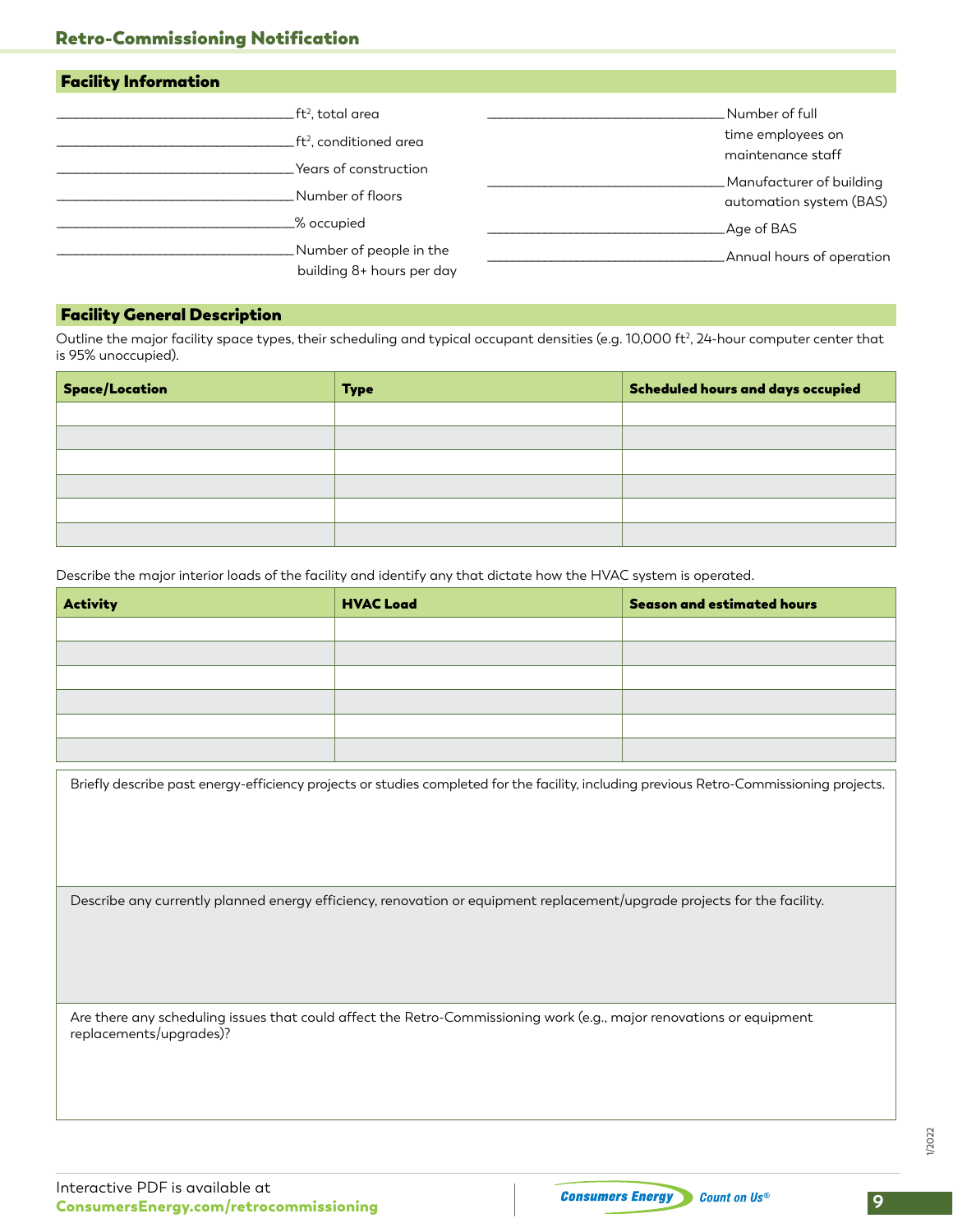## Facility Staff

Please identify key individuals responsible for the operation of the facility and state how long they have held their current positions. Also indicate individuals who will act as a part of the owner's project team by entering the amount of discretionary time to assist in the process cooling study.

| <b>Name</b> | <b>Position</b> | <b>Years in Position</b> | Responsibilities | <b>Availability for Study</b> |
|-------------|-----------------|--------------------------|------------------|-------------------------------|
|             |                 |                          |                  |                               |
|             |                 |                          |                  |                               |
|             |                 |                          |                  |                               |
|             |                 |                          |                  |                               |
|             |                 |                          |                  |                               |
|             |                 |                          |                  |                               |
|             |                 |                          |                  |                               |

| <b>Equipment Control</b>                                                                                                                                                                                |                                                         |                                                                      |  |  |
|---------------------------------------------------------------------------------------------------------------------------------------------------------------------------------------------------------|---------------------------------------------------------|----------------------------------------------------------------------|--|--|
| Please indicate the level of access and capability the chief facility engineer, staff and/or controls contractor have to interact with<br>the facility's energy management control system (select one): |                                                         |                                                                      |  |  |
| None                                                                                                                                                                                                    | Some (e.g., able to adjust set<br>points and schedules) | Full (e.g., able to modify control logic<br>and trend facility data) |  |  |
| Identify the type and manufacturer of the facility's energy management control system (EMS). If the facility does not have an<br>automated control system, please indicate.                             |                                                         |                                                                      |  |  |
| Is the EMS capable of trending and storing data for numerous points simultaneously?                                                                                                                     |                                                         |                                                                      |  |  |
| When is the EMS likely to be replaced or receive a major upgrade?                                                                                                                                       |                                                         |                                                                      |  |  |

Please complete the following table to indicate how your building systems are controlled. (Place an X in the appropriate boxes below)

| <b>System</b>                            | <b>Full DDC</b> | <b>DDC Electric</b><br>to Pneumatic | <b>Pneumatic</b><br><b>Control</b> | <b>Manual</b><br><b>Control</b> | <b>Additional or</b><br>other controls |
|------------------------------------------|-----------------|-------------------------------------|------------------------------------|---------------------------------|----------------------------------------|
| Lighting                                 |                 |                                     |                                    |                                 |                                        |
| Fans (exhaust, etc)                      |                 |                                     |                                    |                                 |                                        |
| <b>Terminal air units</b><br>(vavs, etc) |                 |                                     |                                    |                                 |                                        |
| <b>AHUs, RTUs</b>                        |                 |                                     |                                    |                                 |                                        |
| <b>Chillers</b>                          |                 |                                     |                                    |                                 |                                        |
| <b>Boilers</b>                           |                 |                                     |                                    |                                 |                                        |
| <b>CHW Pumps</b>                         |                 |                                     |                                    |                                 |                                        |
| <b>HW Pumps</b>                          |                 |                                     |                                    |                                 |                                        |
| <b>Cooling Towers</b>                    |                 |                                     |                                    |                                 |                                        |

If the EMS is managed externally, please provide the following:

Company Name: \_\_\_\_\_\_\_\_\_\_\_\_\_\_\_\_\_\_\_\_\_\_\_\_\_\_\_\_\_\_\_\_\_\_\_\_\_\_\_\_ Contact: \_\_\_\_\_\_\_\_\_\_\_\_\_\_\_\_\_\_\_\_\_\_\_\_\_\_\_\_\_\_\_\_\_\_\_\_\_\_\_\_\_\_\_\_\_\_\_

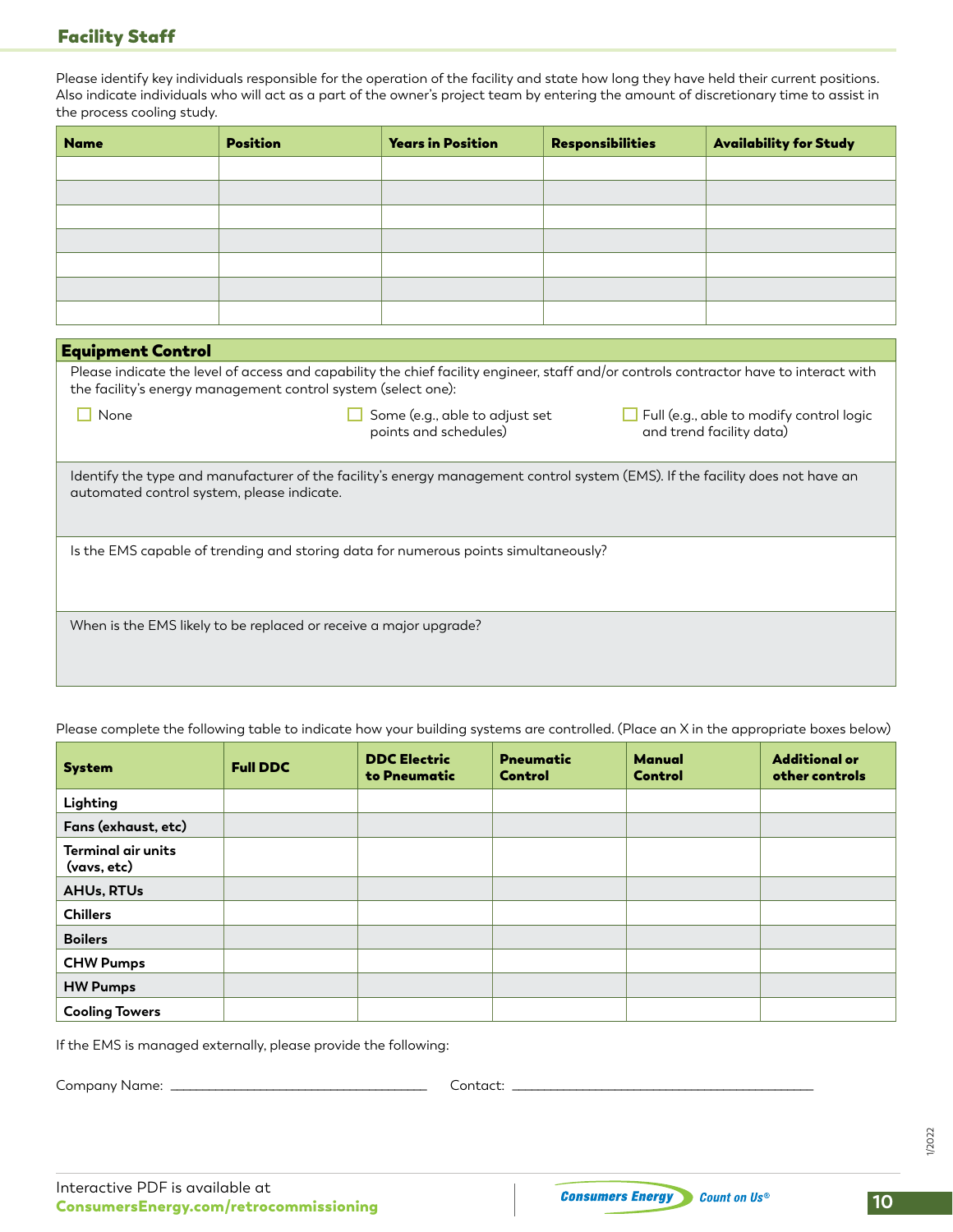# Equipment Details

Please complete the following table listing the Facility's major HVAC and lighting system components.

| <b>Equipment Type</b>                | <b>Size</b> | Age |
|--------------------------------------|-------------|-----|
| <b>Air Handling</b>                  |             |     |
|                                      |             |     |
|                                      |             |     |
|                                      |             |     |
|                                      |             |     |
| <b>Heating source</b>                |             |     |
|                                      |             |     |
|                                      |             |     |
|                                      |             |     |
|                                      |             |     |
| <b>Cooling Source</b>                |             |     |
|                                      |             |     |
|                                      |             |     |
|                                      |             |     |
|                                      |             |     |
| Heat Rejection                       |             |     |
|                                      |             |     |
|                                      |             |     |
|                                      |             |     |
|                                      |             |     |
| Other                                |             |     |
|                                      |             |     |
|                                      |             |     |
|                                      |             |     |
|                                      |             |     |
| <b>Lighting Systems and Controls</b> |             |     |
|                                      |             |     |
|                                      |             |     |
|                                      |             |     |
|                                      |             |     |

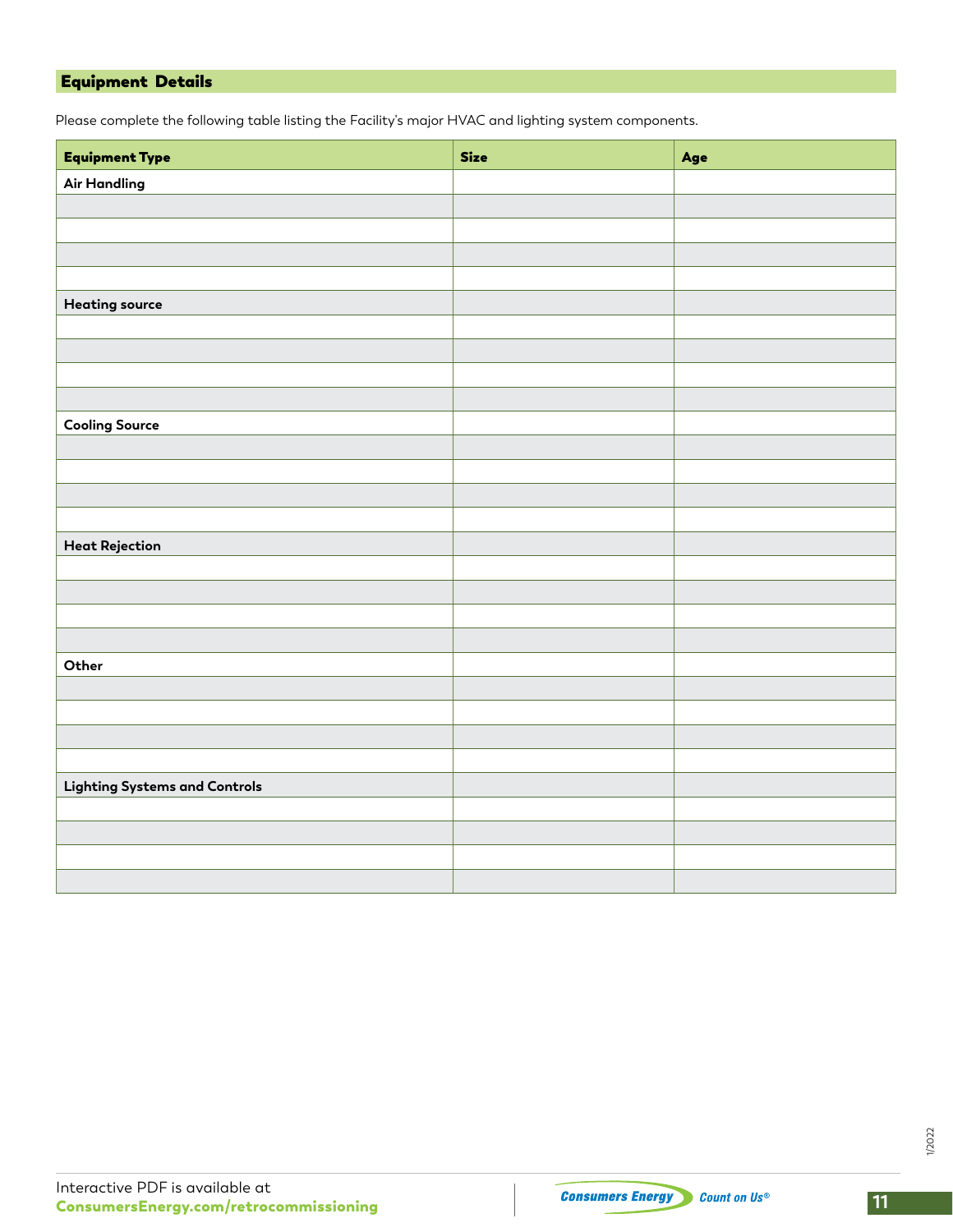## **Retro-Commissioning Facility IQ Study Proposal Acceptance**

| Proposal Date | Proposal Amount | $\_$ Minimum Customer Implementation Commitment $\_$ |
|---------------|-----------------|------------------------------------------------------|
|               |                 |                                                      |

#### If you answer yes to ALL of the following questions your facility is eligible:

- Do you purchase your electrical and/or natural gas service from Consumers Energy?
- □ Does your facility have at least 150,000 square feet of conditioned (heated and cooled) space and/or does your facility meet one or both of the following use criteria: 2,000 MWh/year, or exceeds the average Energy Use Index (EUI) for the property type?
- $\Box$  Is a majority of the building controlled by a building automation system with direct digital control?
- $\Box$  Is your facility free of major maintenance issues?
- □ Do you intend to operate the current building systems for the next five years without major upgrades?
- Are you willing to commit at least 50% of the Study cost towards the implementation of low cost or quick payback measures?
- $\Box$  Are you willing to dedicate staff time (up to 20 hours) to assist with the on-site assessment?

#### Proposal Acceptance

Comments:

| Company Name*                      |       |
|------------------------------------|-------|
| <b>Customer Signature</b>          | Date  |
| Print Name                         | Title |
| Solutions Provider Agent Signature | Date  |
| Print Name                         | Title |

#### Assignment of Study Incentive Cost to Provider

I authorize the payment of the incentive to the third party named below and I understand that I will not be receiving the incentive payment. I also understand that my release of the payment to a third party does not exempt me from the service requirements outlined in the Incentive Catalog, Final Application Agreement and Terms and Conditions.

| <b>Authorized By:</b>                                                   |                                      |                                            |
|-------------------------------------------------------------------------|--------------------------------------|--------------------------------------------|
| Customer Name                                                           | Signature                            | Date                                       |
| Check should be made payable to:                                        |                                      |                                            |
| Individual/Company Name*                                                |                                      | Phone                                      |
| Mailing Address                                                         |                                      |                                            |
| City                                                                    | State                                | ZIP                                        |
| Individual/Sole proprietor<br><b>Tax Status**:</b><br>single-member LLC | $\Box$ C Corporation<br>Partnership  | $\Box$ LLC Enter Tax Classification $\Box$ |
|                                                                         | $\Box$ Trust/Estate<br>S Corporation | <b>D</b> Other ____________                |
| Tax ID Number Please provide your EIN/Federal Tax ID below.             |                                      | <b>Exemptions</b>                          |
| EIN/Federal Tax ID                                                      |                                      | FATCA Code<br>Payee Code ________          |

 $\square$  Phase I completed

Upon signing this application, I certify as the building owner or the owner's authorized representative that the information contained within this application is true and accurate.

\*Company name as it appears on your W-9.

\*\* W-9 must be provided for payee with application.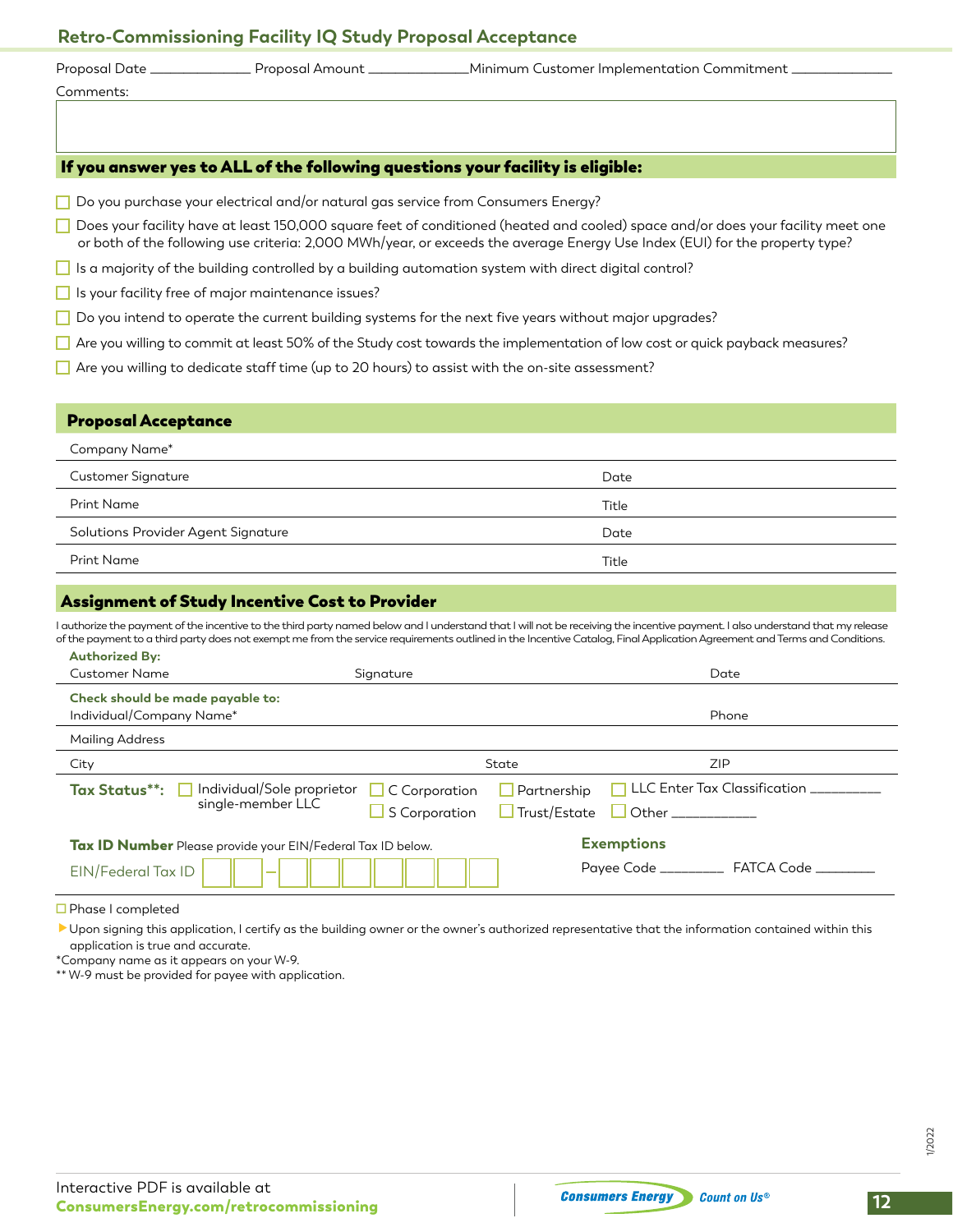#### **Step 1: Facility Improvement Measure Summary and Plan**

Low cost/No cost/<1.5 year payback Facility Improvement Measures from Facilities IQ report\*

|         | FIM#         | <b>Description</b>                                                                | <b>Potential</b><br><b>Mcf savings</b> | <b>Potential</b><br>kWh<br>savings | In plan | <b>Implemented</b><br><b>Mcf Savings</b> | <b>Implemented</b><br><b>kWh savings</b> | Variance<br>to plan or<br>measure |
|---------|--------------|-----------------------------------------------------------------------------------|----------------------------------------|------------------------------------|---------|------------------------------------------|------------------------------------------|-----------------------------------|
| Example | $\mathbf{1}$ | Reduce AHU Operating Schedules<br>and Implement Optimum Start<br>where Applicable | 3,000                                  | 78,000                             | Yes     | 2,000                                    | 65,000                                   | Operating<br>hours<br>increased   |
|         |              |                                                                                   |                                        |                                    |         |                                          |                                          |                                   |
|         |              |                                                                                   |                                        |                                    |         |                                          |                                          |                                   |
|         |              |                                                                                   |                                        |                                    |         |                                          |                                          |                                   |
|         |              |                                                                                   |                                        |                                    |         |                                          |                                          |                                   |
|         |              |                                                                                   |                                        |                                    |         |                                          |                                          |                                   |
|         |              |                                                                                   |                                        |                                    |         |                                          |                                          |                                   |
|         |              |                                                                                   |                                        |                                    |         |                                          |                                          |                                   |
|         |              |                                                                                   |                                        |                                    |         |                                          |                                          |                                   |
|         |              |                                                                                   |                                        |                                    |         |                                          |                                          |                                   |
|         |              |                                                                                   |                                        |                                    |         |                                          |                                          |                                   |
|         |              |                                                                                   |                                        |                                    |         |                                          |                                          |                                   |
|         |              |                                                                                   |                                        |                                    |         |                                          |                                          |                                   |
|         |              |                                                                                   |                                        |                                    |         |                                          |                                          |                                   |
|         |              | <b>Total Savings</b>                                                              |                                        |                                    |         |                                          |                                          |                                   |

#### **Step 2: Executive summary of Retro-Commissioning Plan and Implementation**

#### **Step 3: Energy Savings Summary**

| <b>Service</b> | Unit | <b>Total Potential</b> | <b>Planned Potential</b> | <b>Verified Savings</b> |
|----------------|------|------------------------|--------------------------|-------------------------|
| Natural Gas    | Mcf  |                        |                          |                         |
| Electric       | kWh  |                        |                          |                         |

#### **Step 4: Implementation Commitment**

| <b>Building Size Square Feet</b> | <b>Implementation Cost</b> | <b>Required Commitment</b> |
|----------------------------------|----------------------------|----------------------------|
|                                  |                            |                            |

\*Customer cannot apply for, nor receive, incentives for the same project, product, equipment or service from more than one utility company.

 $\square$  Phase II completed (Please attach time based implementation plan).